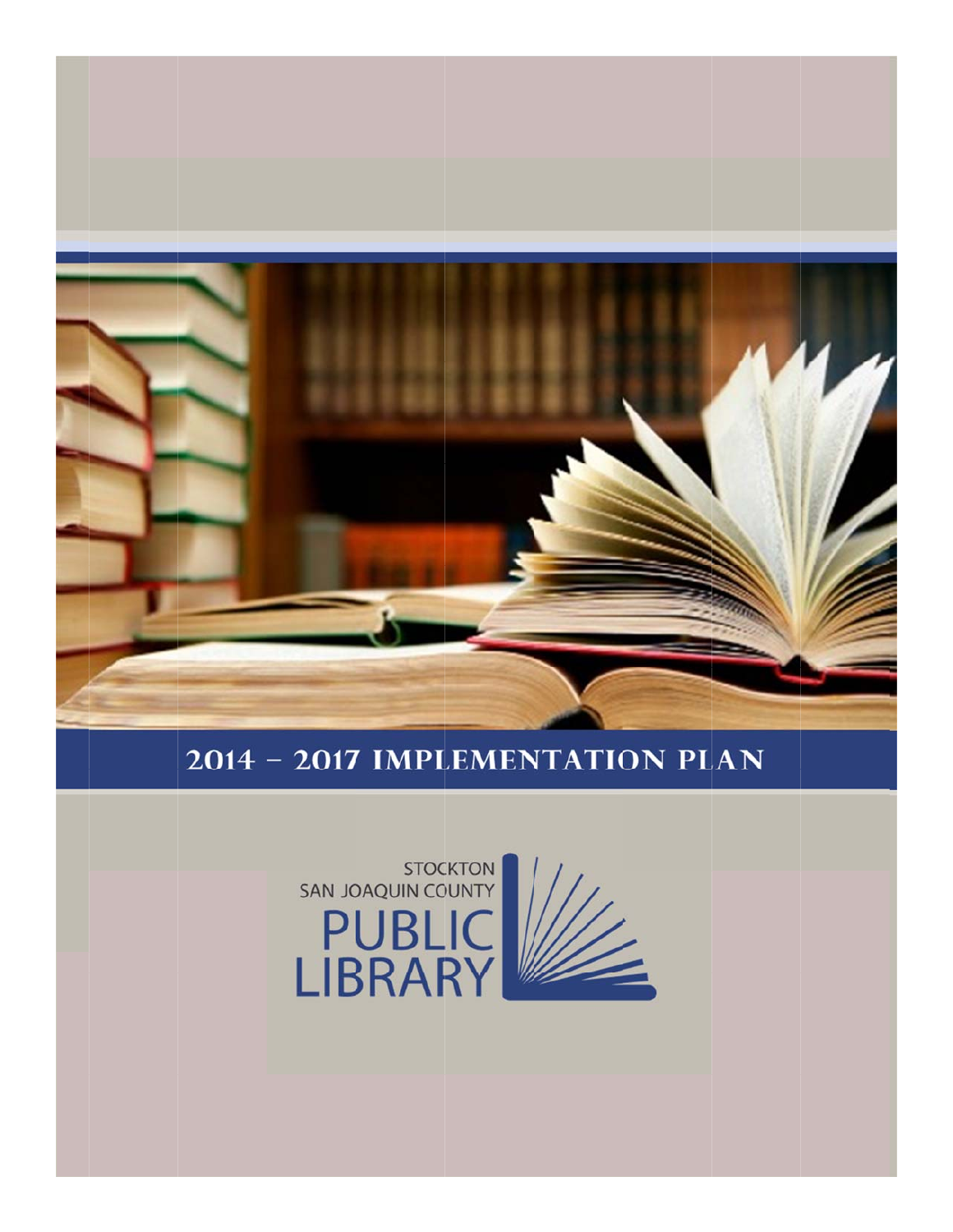The Stockton-San Joaquin County Public Library's (SSJCPL) 2014-2017 Strategic Plan will only add value if it is implemented and utilized—*if it becomes a blueprint and roadmap for action*. To this end, this implementation plan outlines the actionable items and actions steps for addressing priorities, goals, and strategic initiatives. The framework is built around the following strategic priorities:

- **Access to Information, Resources, Services.**
- Educational and Learning Opportunities.
- Workforce and Career Development.
- **Engaging and Empowering Diverse Communities.**

The actionable items related to SSJCPL's strategic priorities, goals, and strategic initiatives will be implemented, monitored, and measured within the following parameters:

- Actionable items that can be accomplished in the next 12 months.
- Actionable items that can be accomplished in the next 12 to 24 months.
- Actionable items that can be accomplished within the three year timeframe of the strategic plan.

Ensuring SSJCPL's Strategic Plan is implemented will require ongoing monitoring of progress on goals and actionable items. SSJCPL staff will have responsibility and accountability for implementation. At least annually, community input and feedback will be solicited to help assess the degree to which the plan is meeting expectations and the extent to which progress is being made. This implementation plan will be adjusted as needed to adapt to changing conditions and circumstances and to ensure the plan is embedded in SSJCPL's daily operations and becomes a dynamic, living, breathing document.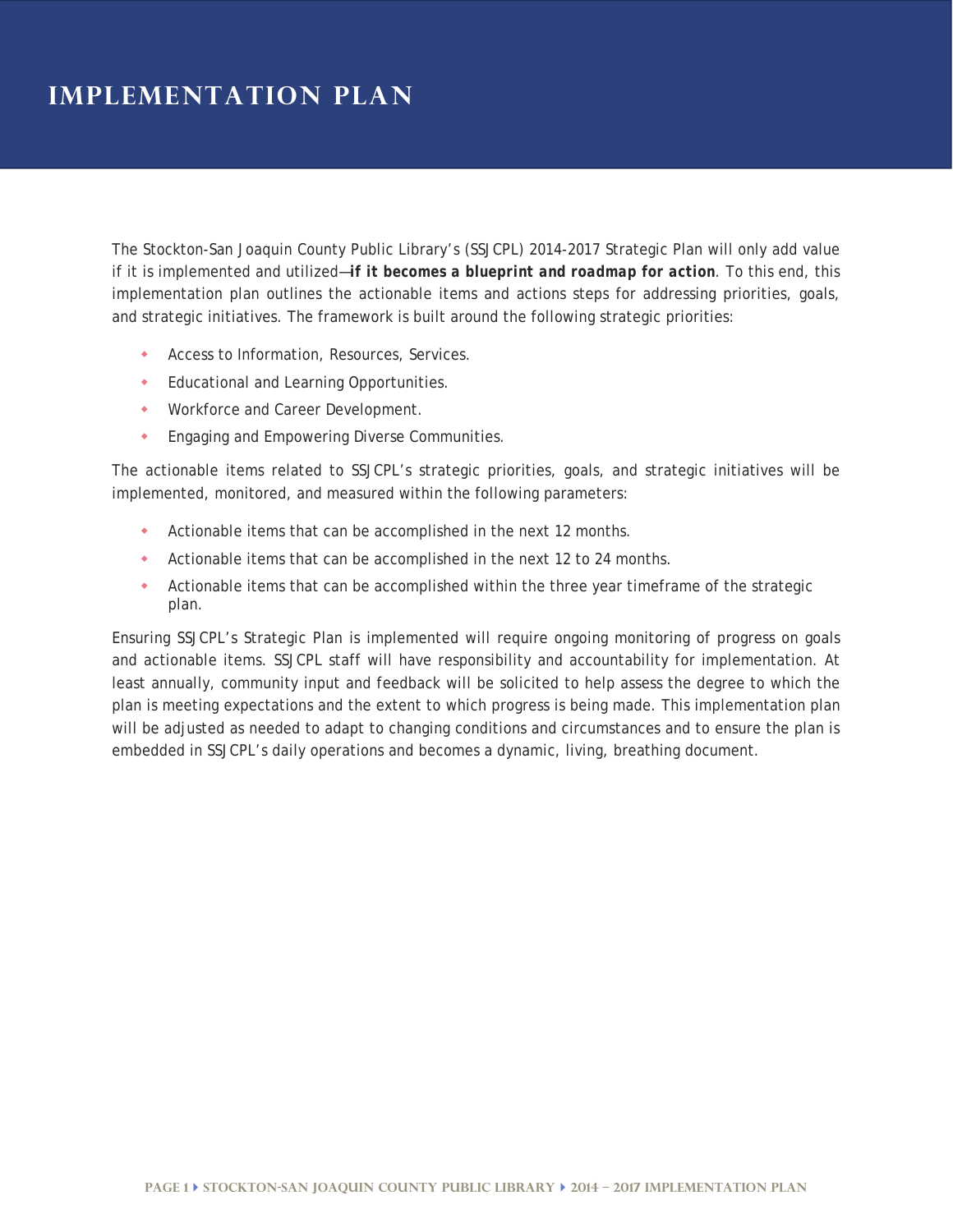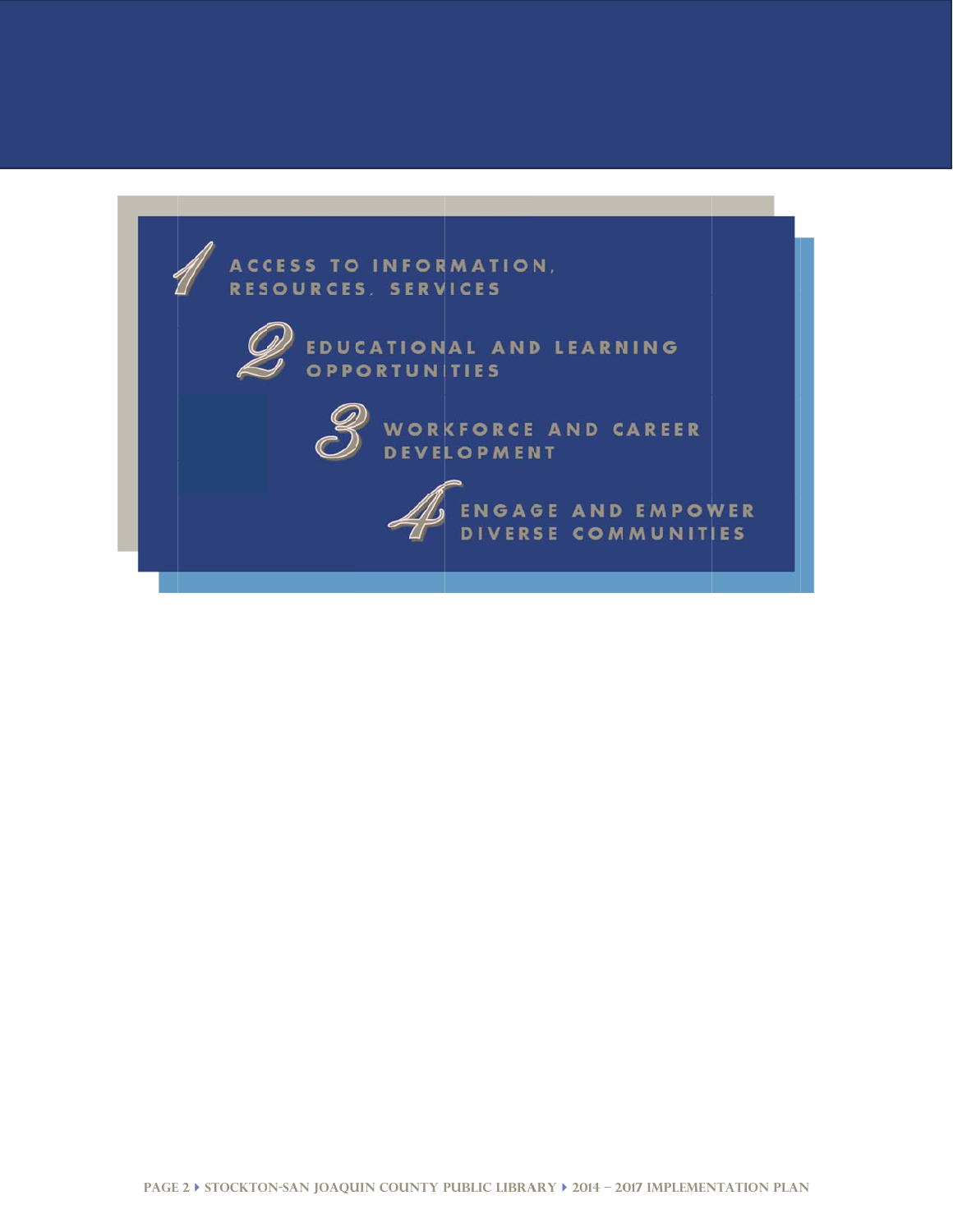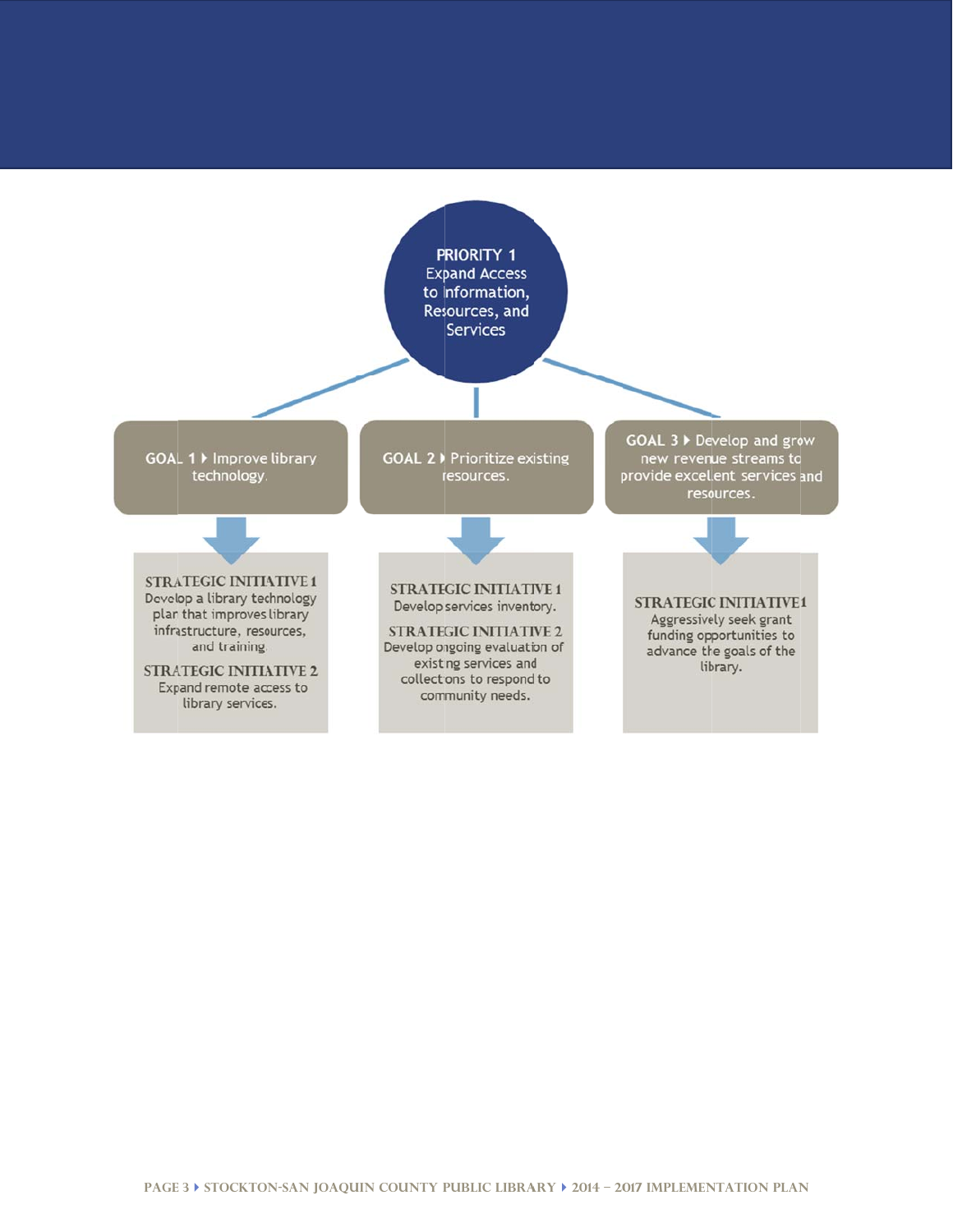| PRIORITY 1: EXPAND ACCESS TO INFORMATION, RESOURCES, AND SERVICES                                 |                                                                                                                        |                                                                                                                                              |                       |
|---------------------------------------------------------------------------------------------------|------------------------------------------------------------------------------------------------------------------------|----------------------------------------------------------------------------------------------------------------------------------------------|-----------------------|
| <b>GOAL</b>                                                                                       | <b>STRATEGIC</b><br><b>INITIATIVE</b>                                                                                  | <b>ACTIONABLE ITEM</b>                                                                                                                       | <b>DATE</b>           |
| 1 ▶ Improve library<br>technology.                                                                | 1 ▶ Develop a library<br>technology plan<br>that improves<br>library<br>infrastructure,<br>resources, and<br>training. | Develop a system-wide technology plan.                                                                                                       | December 31,<br>2014  |
|                                                                                                   |                                                                                                                        | Develop detailed plan of<br>implementation.                                                                                                  | March 31, 2015        |
|                                                                                                   | 2 ▶ Expand remote<br>access to library<br>services.                                                                    | Implement capacity for online payment<br>of customer fines and fees.                                                                         | June 30, 2015         |
|                                                                                                   |                                                                                                                        | Conduct feasibility study to add<br>streaming media to library collection.                                                                   | December 31,<br>2014  |
|                                                                                                   |                                                                                                                        | Conduct feasibility study to allow for the<br>creation of new library card accounts<br>remotely.                                             | December 31,<br>2014  |
| 2 ▶ Prioritize existing<br>resources.                                                             | 1 ▶ Develop services<br>inventory.                                                                                     | Survey all staff regarding existing<br>services, programs, and work tasks.                                                                   | September 30,<br>2014 |
|                                                                                                   |                                                                                                                        | Compare existing services to local<br>community offerings to identify any<br>redundancy of efforts and possibilities<br>for partnerships.    |                       |
|                                                                                                   |                                                                                                                        | Identify services and collections which<br>can be streamlined, offered by a non-<br>library service provider, or eliminated.                 |                       |
|                                                                                                   | 2 ▶ Develop ongoing<br>evaluation of<br>existing services<br>and collections to<br>respond to<br>community<br>needs.   | Starting in May 2015, and each year<br>thereafter, community input will be<br>solicited to evaluate and assess<br>community needs.           | May 2015              |
| 3 ▶ Develop and grow<br>new revenue<br>streams to provide<br>excellent services<br>and resources. | 1 ▶ Aggressively seek<br>grant funding<br>opportunities to<br>advance the<br>goals of the<br>library.                  | Identify opportunities and capacity for<br>staff, volunteers, and advocates to<br>receive training and research methods in<br>grant writing. |                       |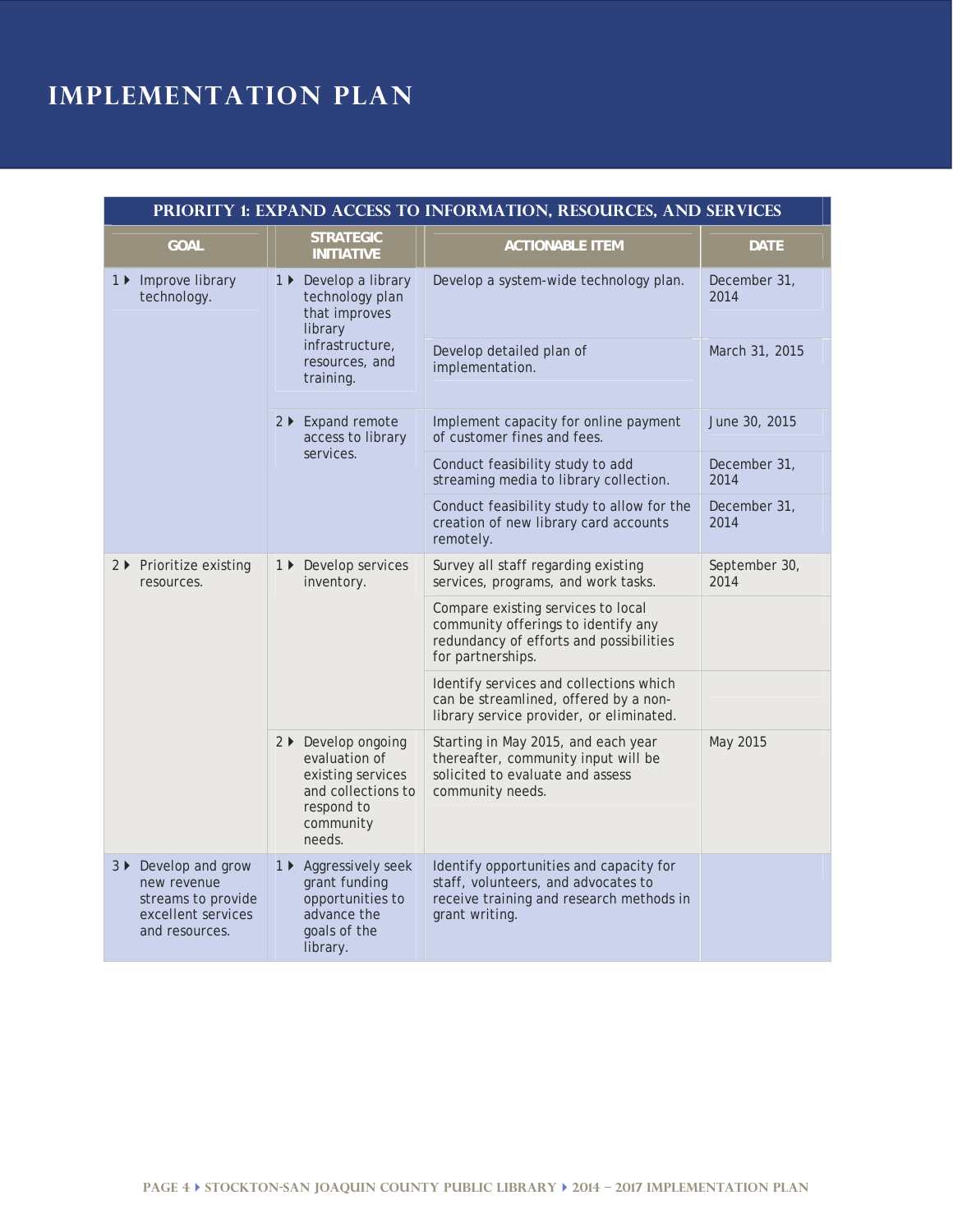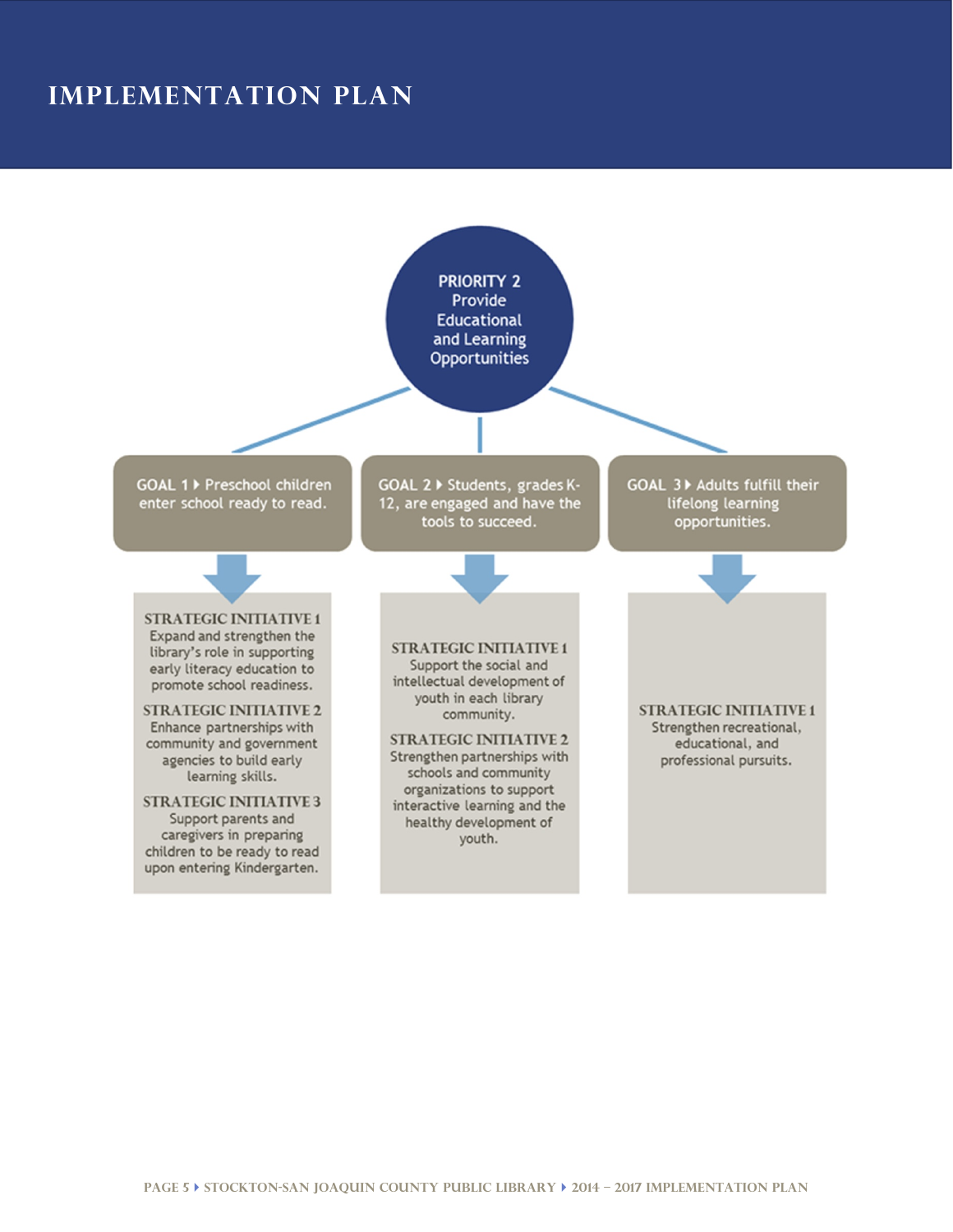| PRIORITY 2: PROVIDE EDUCATIONAL AND LEARNING OPPORTUNITIES                     |                                                                                                                                       |                                                                                                                                                                                                                                                                                                              |               |
|--------------------------------------------------------------------------------|---------------------------------------------------------------------------------------------------------------------------------------|--------------------------------------------------------------------------------------------------------------------------------------------------------------------------------------------------------------------------------------------------------------------------------------------------------------|---------------|
| <b>GOAL</b>                                                                    | <b>STRATEGIC</b><br><b>INITIATIVE</b>                                                                                                 | <b>ACTIONABLE ITEMS</b>                                                                                                                                                                                                                                                                                      | <b>DATE</b>   |
| 1 ▶ Preschool children<br>enter school ready<br>to read.                       | 1 ▶ Expand and<br>strengthen the<br>library's role in<br>supporting early<br>literacy<br>education to<br>promote school<br>readiness. | Conduct weekly early literacy<br>programming for children ages 0-5 at<br>each branch.                                                                                                                                                                                                                        |               |
|                                                                                |                                                                                                                                       | Plan for and showcase a designated play<br>space in the children's area of each<br>branch which will provide appropriate<br>interactive experiences to engage and<br>promote literacy development.                                                                                                           | June 30, 2015 |
|                                                                                |                                                                                                                                       | Offer both in-house and external training<br>opportunities for staff throughout the<br>year that specifically focus on early<br>literacy and school readiness issues.                                                                                                                                        |               |
|                                                                                |                                                                                                                                       | Develop an organizational culture that<br>teaches and promotes Every Child Ready<br>to Read skills: Reading, Writing, Talking,<br>Singing, and Playing.                                                                                                                                                      |               |
|                                                                                | $2 \triangleright$ Enhance<br>partnerships with<br>community and<br>government<br>agencies to build<br>early literacy<br>skills.      | Develop two viable partnerships with<br>early literacy educators and supporters<br>within each community with the goal of<br>collaborating with partners to develop<br>the most salient early literacy concepts<br>on which to focus during the library's<br>program development for children aged<br>$0-5.$ | June 30, 2015 |
|                                                                                |                                                                                                                                       | Develop explicit standards for children's<br>programming to incorporate school<br>readiness and early literacy concepts.                                                                                                                                                                                     |               |
|                                                                                | 3 ▶ Support parents<br>and caregivers in<br>preparing<br>children to be<br>ready to read<br>upon entering<br>Kindergarten.            | Host one annual workshop for parents at<br>each branch in early spring with the<br>targeted purpose of enhancing school<br>readiness.                                                                                                                                                                        |               |
|                                                                                |                                                                                                                                       | Develop and maintain a Parenting<br>Collection that is current and relevant to<br>community needs and interests at each<br>branch.                                                                                                                                                                           | June 30, 2015 |
| 2 ▶ Students, grades<br>K-12, are engaged<br>and have the tools<br>to succeed. | 1 ▶ Support the<br>social and<br>intellectual<br>development of<br>youth in each<br>library<br>community.                             | Present at least two life skills workshops<br>targeting teens at each branch annually.                                                                                                                                                                                                                       |               |
|                                                                                |                                                                                                                                       | Create, or facilitate the creation of, one<br>literacy-based club that meets at least<br>quarterly in order to promote a culture<br>of reading and social engagement among<br>local youth.                                                                                                                   |               |
|                                                                                | 2 ▶ Strengthen<br>partnerships with<br>schools and                                                                                    | Actively support nonprofit, school-<br>sponsored tutoring by accommodating<br>space needs when feasible.                                                                                                                                                                                                     |               |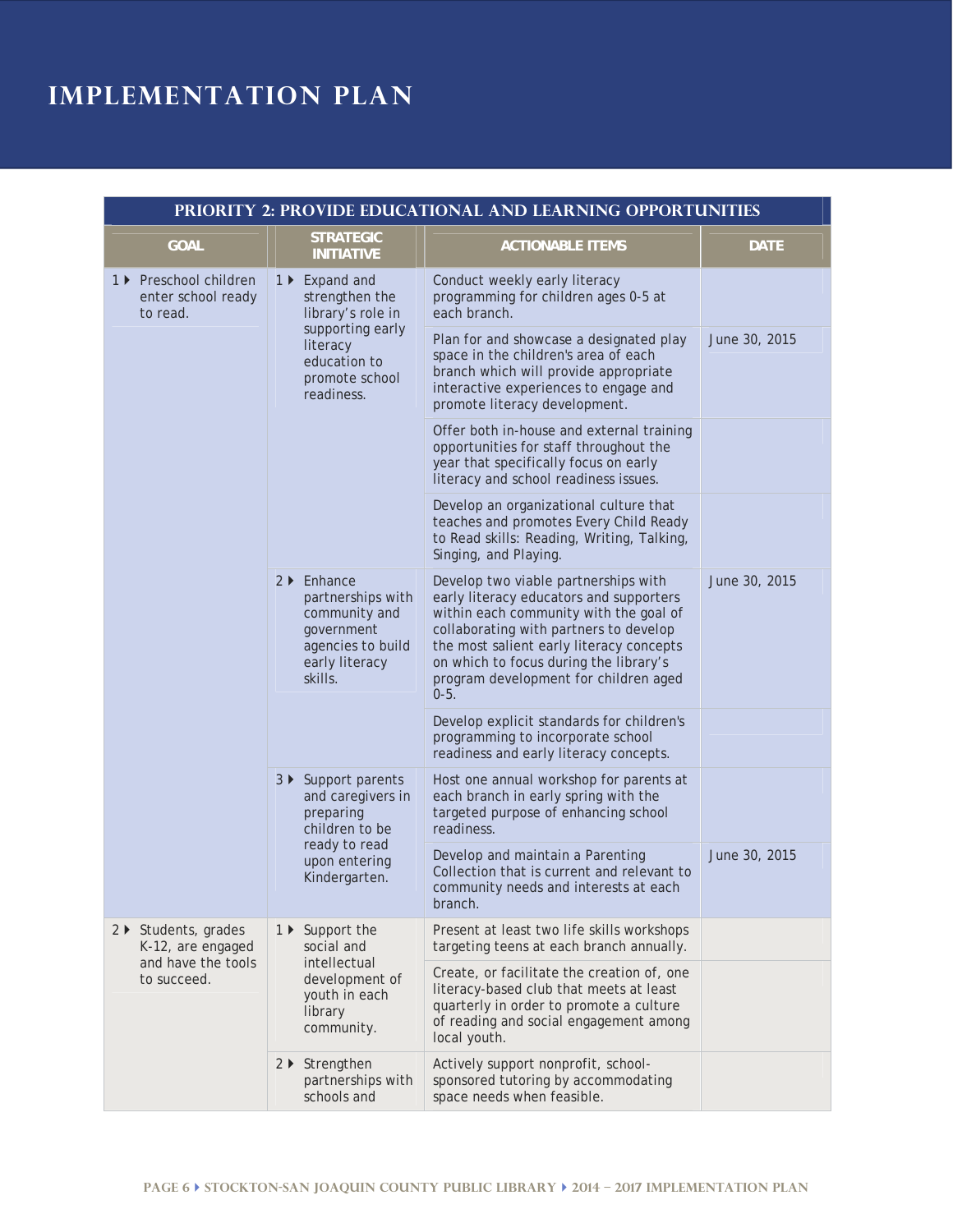| <b>PRIORITY 2: PROVIDE EDUCATIONAL AND LEARNING OPPORTUNITIES</b> |                                                                                                                    |                                                                                                                                                                                    |               |
|-------------------------------------------------------------------|--------------------------------------------------------------------------------------------------------------------|------------------------------------------------------------------------------------------------------------------------------------------------------------------------------------|---------------|
| <b>GOAL</b>                                                       | <b>STRATEGIC</b><br><b>INITIATIVE</b>                                                                              | <b>ACTIONABLE ITEMS</b>                                                                                                                                                            | <b>DATE</b>   |
|                                                                   | community<br>organizations to<br>support<br>interactive<br>learning and the<br>healthy<br>development of<br>youth. | On an annual basis, partner with<br>educators at each location to develop<br>one or more curriculum-based displays<br>or events/exhibits featuring<br>achievements of local youth. |               |
|                                                                   |                                                                                                                    | Collaborate with local youth at each<br>branch to maintain a display of<br>community information, events, and<br>clubs targeting tweens and teens.                                 |               |
| 3 ▶ Adults fulfill their<br>lifelong learning<br>opportunities.   | 1 ▶ Strengthen<br>recreational,<br>educational, and<br>professional<br>pursuits.                                   | Provide adult programs that stimulate<br>community engagement and civic<br>literacy and discussion.                                                                                |               |
|                                                                   |                                                                                                                    | Explore additional services which expand<br>library resources and recreational<br>experiences throughout the County.                                                               |               |
|                                                                   |                                                                                                                    | Identify and contact key members of the<br>adult education community in<br>preparation for future collaborative<br>initiatives.                                                    | June 30, 2015 |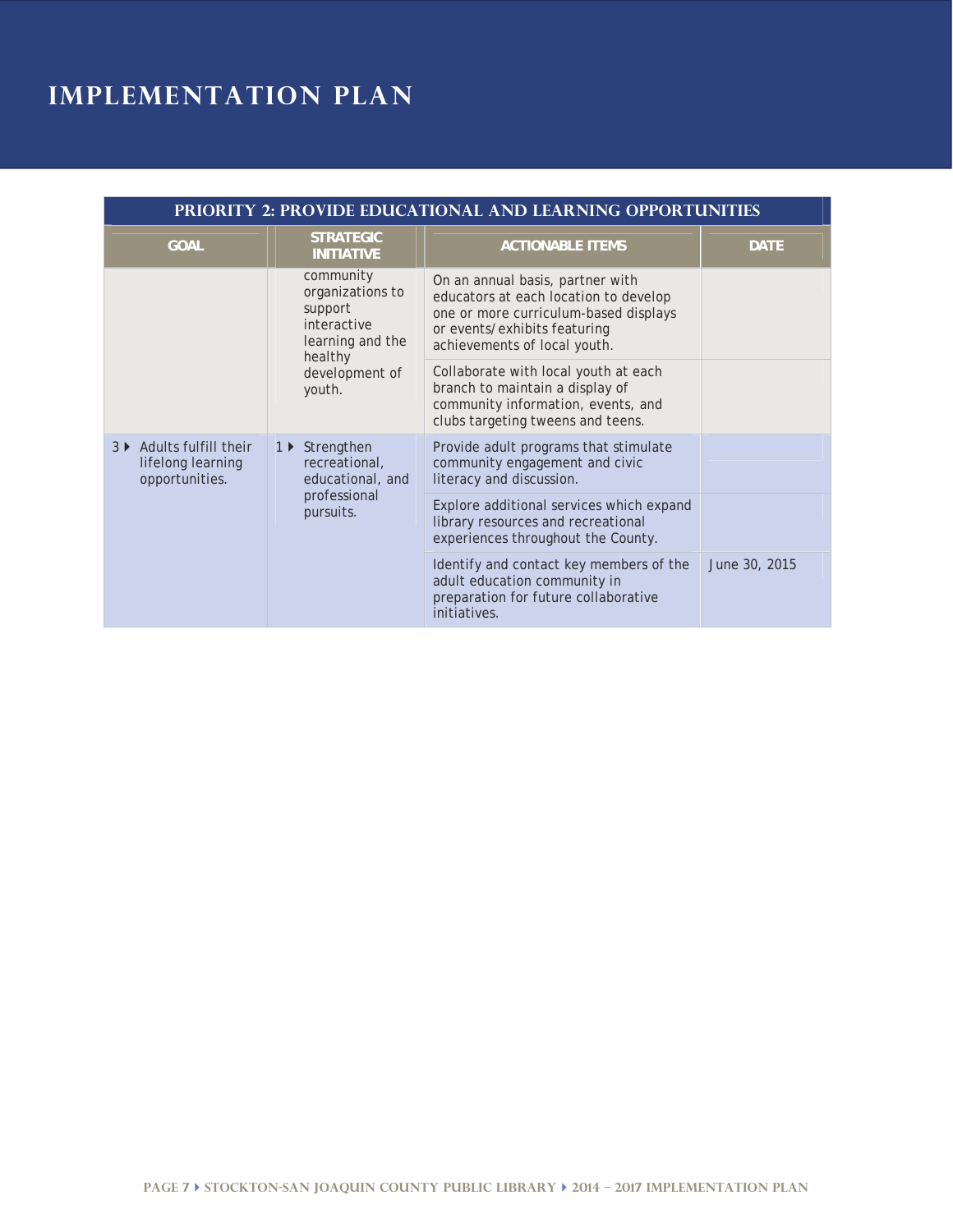PRIORITY 3 Support **Workforce and** Career Development

GOAL 1 ▶ Individuals find information, services, and opportunities to enhance education, career, and job skills.

GOAL 2 ▶ Business and community organizations find information, services, and connections to create and develop business opportunities and achieve their visions.

**STRATEGIC INITIATIVE 1** Support individuals improving their

employment opportunities and enhance relationships with organizations to increase workforce capacity.

**STRATEGIC INITIATIVE 1** Support the development of new and existing businesses.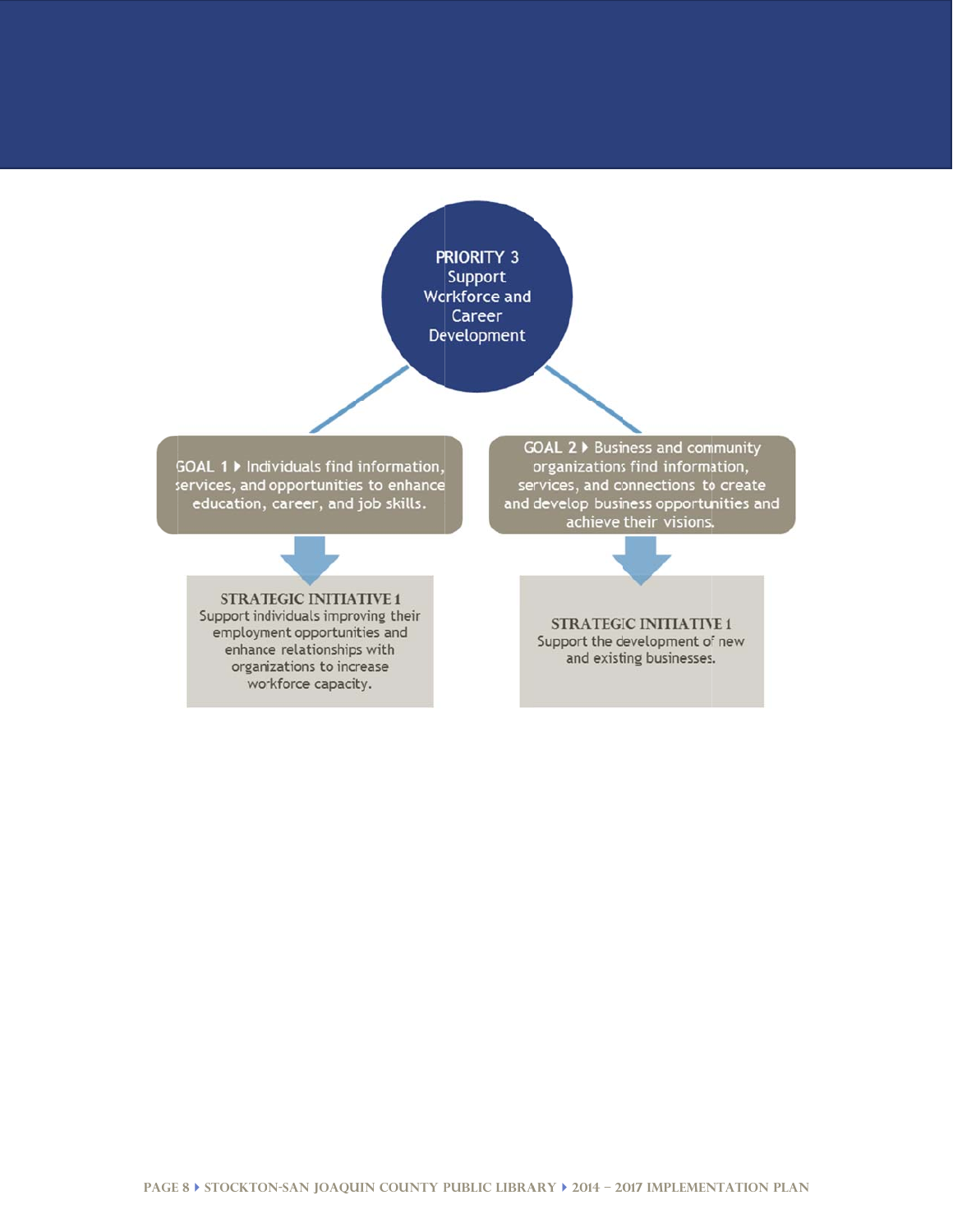| PRIORITY 3: SUPPORT WORKFORCE AND CAREER DEVELOPMENT                                                                                                                                       |                                                                                                                                                                             |                                                                                                                                                                                                                                                                   |               |
|--------------------------------------------------------------------------------------------------------------------------------------------------------------------------------------------|-----------------------------------------------------------------------------------------------------------------------------------------------------------------------------|-------------------------------------------------------------------------------------------------------------------------------------------------------------------------------------------------------------------------------------------------------------------|---------------|
| <b>GOAL</b>                                                                                                                                                                                | <b>STRATEGIC</b><br><b>INITIATIVE</b>                                                                                                                                       | <b>ACTIONABLE ITEMS</b>                                                                                                                                                                                                                                           | <b>DATE</b>   |
| 1 ▶ Individuals find<br>information,<br>services, and<br>opportunities to<br>enhance<br>education, career,<br>and job skills.                                                              | 1 ▶ Support<br>individuals<br>improving their<br>employment<br>opportunities and<br>enhance<br>relationships with<br>organizations to<br>increase<br>workforce<br>capacity. | Develop and implement a collection<br>development strategy which supports<br>the changing needs and interests of local<br>residents regarding career retraining and<br>job transitioning.                                                                         |               |
|                                                                                                                                                                                            |                                                                                                                                                                             | In collaboration with community<br>partners, offer four job skills building<br>workshops system-wide.                                                                                                                                                             | June 30, 2016 |
|                                                                                                                                                                                            |                                                                                                                                                                             | Partner with local workforce agencies<br>and Chambers of Commerce to identify<br>ways in which the library can support<br>job seeker's needs, including targeted<br>skill development.<br>Send two SSJCPL representatives to<br>publicly-sponsored job fairs on a |               |
| 2 ▶ Business and<br>community<br>organizations find<br>information,<br>services, and<br>connections to<br>create and<br>develop business<br>opportunities and<br>achieve their<br>visions. | 1 ▶ Support the<br>development of<br>new and existing<br>business.                                                                                                          | quarterly basis.<br>Explore partnership opportunities with<br>Delta College's Small Business<br>Development Center as well as use<br>existing community resources to support<br>small business development.                                                       |               |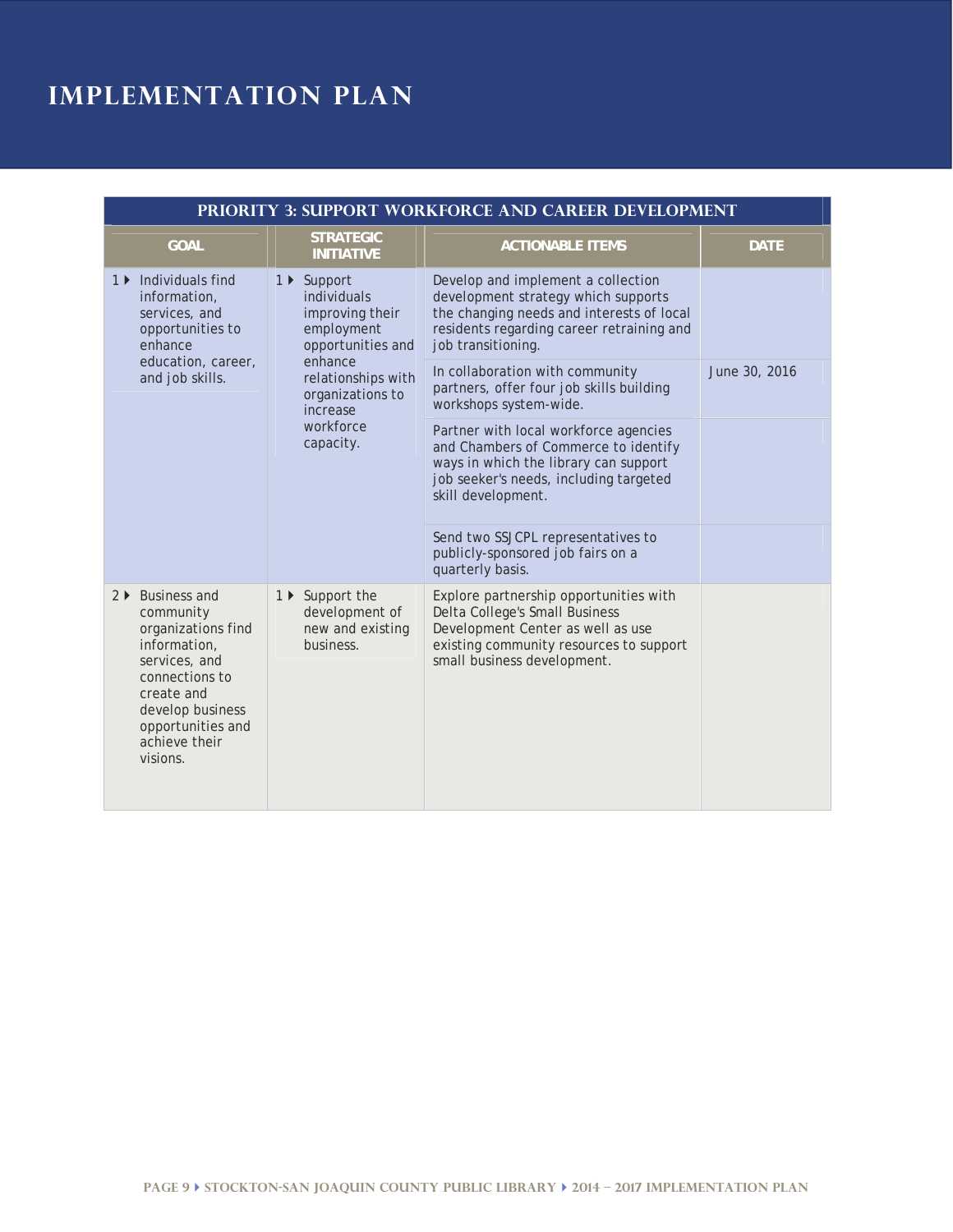PRIORITY 4 Engage and **Empower Our Diverse Communities** 

GOAL 1 ▶ People view the library as a vibrant destination offering collections, services, events, and welcoming spaces that promote community engagement.

**STRATEGIC INITIATIVE 1** Strengthen resources, services, and events that promote community interaction.

**STRATEGIC INITIATIVE 2** Create an environment in which all libraries are physically inviting and convenient places to visit.

**STRATEGIC INITIATIVE 3** Develop a comprehensive marketing, outreach, and advocacy

plan that promotes the Library as a community gathering place.